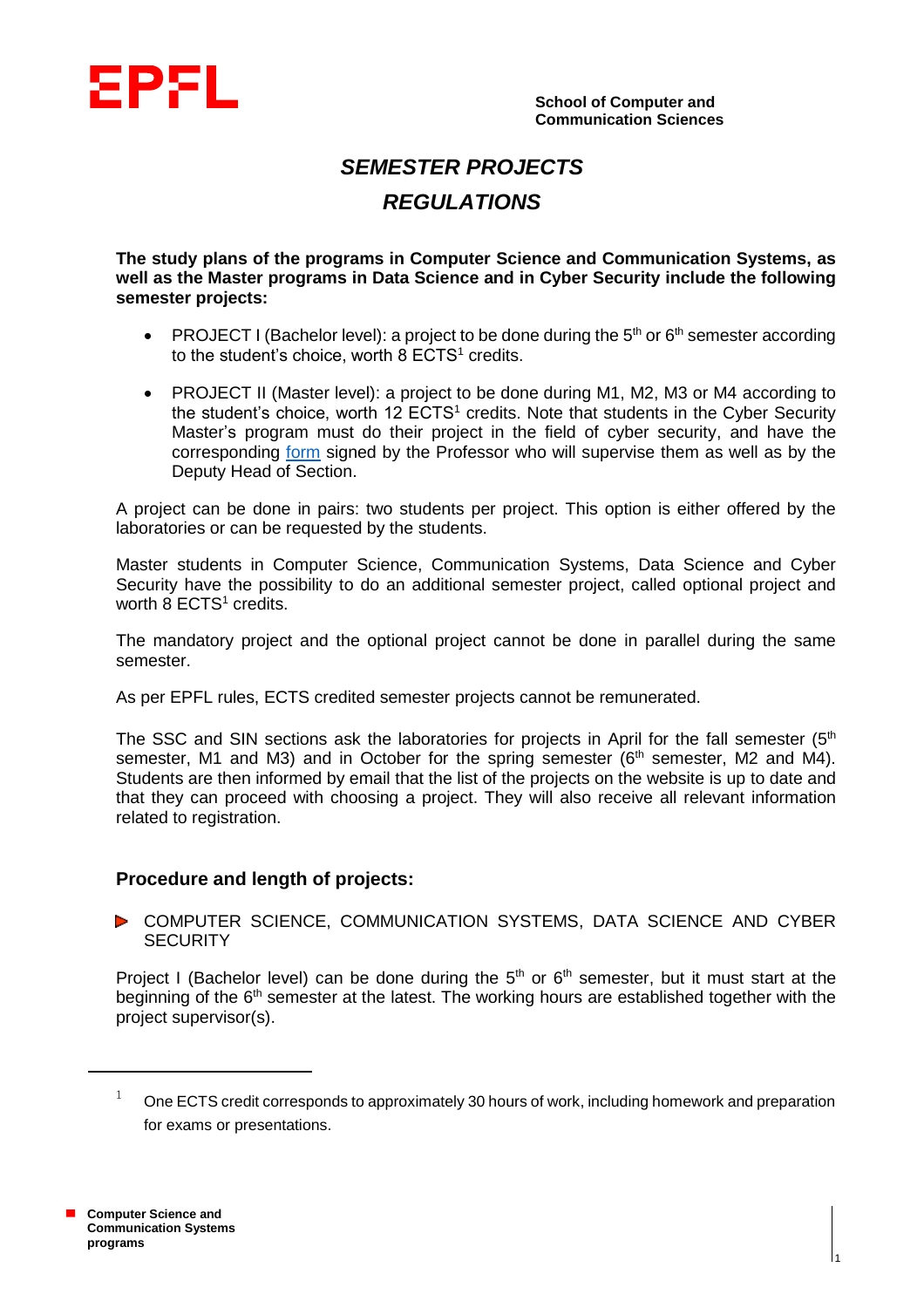

### **School of Computer and Communication Sciences**

Project II (Master level) can be done during M1, M2, M3 or M4, but it must begin no later than the beginning of the last semester of the Master's degree. The working hours will be established together with the people supervising the project. Students in the Cyber Security Master's program can choose to do their semester project during their mandatory semester at ETHZ. In this case, a professor at ETHZ must supervise the project.

The duration of the semester project is 14 weeks. **The student must start the project on the official start date of the beginning of semester**, according to the academic calendar. No exceptions will be granted without the approval of the Deputy Head.

The student must submit a written report to the laboratory by the official date mentioned on our web pages as follows:

Bachelor: <https://www.epfl.ch/schools/ic/fr/education/bachelor/semester-project/>

Master:<https://www.epfl.ch/schools/ic/education/master/semester-project-msc/>

The project supervisor provides information on the format and the content of the report.

The hand-in of the report will be followed by an oral defence organised by the laboratory.

# *When the deadlines are not met by the student, it shall be considered as a failure (NA in the transcript).*

# **Exchange students:**

Students who are in the exchange program during their  $3<sup>rd</sup>$  year must do Project I at their exchange university.

If Project II is done during the semester upon returning to EPFL, the project must be organized from abroad.

The registration deadlines may be extended upon written request from the exchange student, who must motivate his/her request.

# **Conditions:**

## **D** COMPUTER SCIENCE, COMMUNICATION SYSTEMS, DATA SCIENCE AND CYBER **SECURITY**

Project I must be passed in order for the student to be allowed to move into the master program and Project II must be passed in order for the student to move on to the master thesis. In case of failure, a second attempt is allowed in another laboratory.

A student who has chosen a project on a specific subject and who abandons it cannot take up the same project again the following semester.